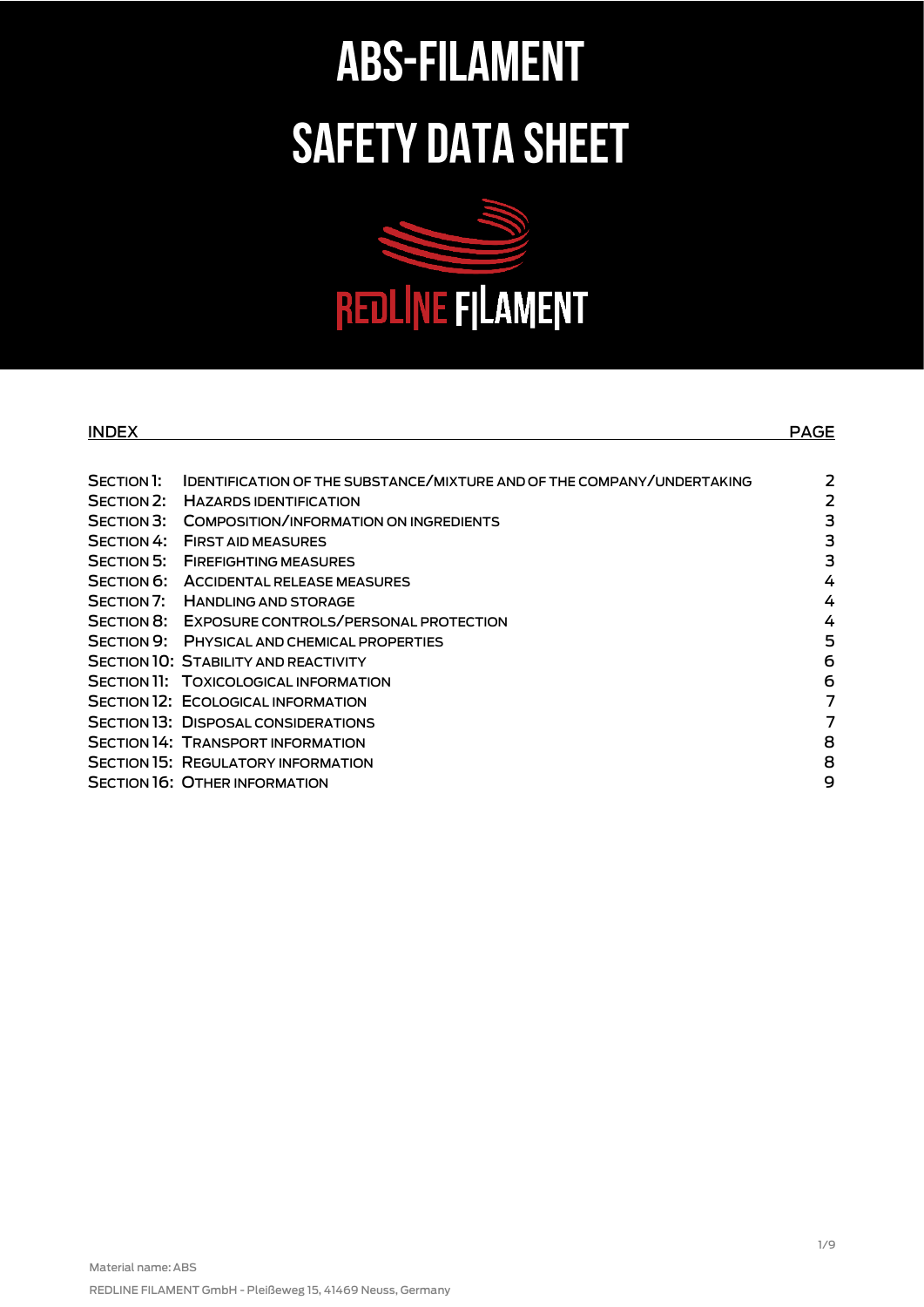## <span id="page-1-0"></span>Section 1: Identification of the substance/mixture and of the company/undertaking

1.1 Product identifier

| Trade name or<br>designation of the<br>mixture | ABS        |
|------------------------------------------------|------------|
| Registration number                            |            |
| Synonyms                                       | None       |
| Issue date                                     | 14.06.2019 |
| Version number                                 |            |

1.2 Relevant identified uses of the substance or mixture and uses advised against

| Identified uses      | 3D printer filament |
|----------------------|---------------------|
| Uses advised against | None known          |

1.3 Details of the supplier of the safety data sheet

| Supplier                         |                                    |
|----------------------------------|------------------------------------|
| Company name                     | <b>REDLINE FILAMENT GMDH</b>       |
| <b>Adress</b>                    | Pleißeweg 15, 41469 Neuss, Germany |
| Phone                            | +49(0)1776277918                   |
| Contact person                   | M. Eng. Robert Banse               |
| <b>Emergency phone</b><br>number | +49(0)30184120                     |

# <span id="page-1-1"></span>Section 2: Hazards identification

2.1 Classification of the substance or mixture

The mixture has been assessed and/or tested for its physical, health and environmental hazards and the following classification applies.

Classification according to Regulation (EC) No 1272/2008 as amended

This mixture does not meet the criteria for classification according to Regulation (EC) 1272/2008 as amended.

| Hazard summary                                              | Not available                                             |  |
|-------------------------------------------------------------|-----------------------------------------------------------|--|
| 2.2 Label elements                                          |                                                           |  |
| Label according to Regulation (EC) No. 1272/2008 as amended |                                                           |  |
| Hazard pictograms                                           | None                                                      |  |
| Signal word                                                 | None                                                      |  |
| <b>Hazard statements</b>                                    | The mixture does not meet the criteria for classification |  |
| Precautionary statements                                    |                                                           |  |
| Prevention                                                  | Not available                                             |  |
| Response                                                    | Not available                                             |  |
| Storage                                                     | Not available                                             |  |
| Disposal                                                    | Not available                                             |  |
| Supplemental label<br>information                           | None                                                      |  |
| 2.3 Other hazards                                           | Not a PBT or yPvB substance or mixture                    |  |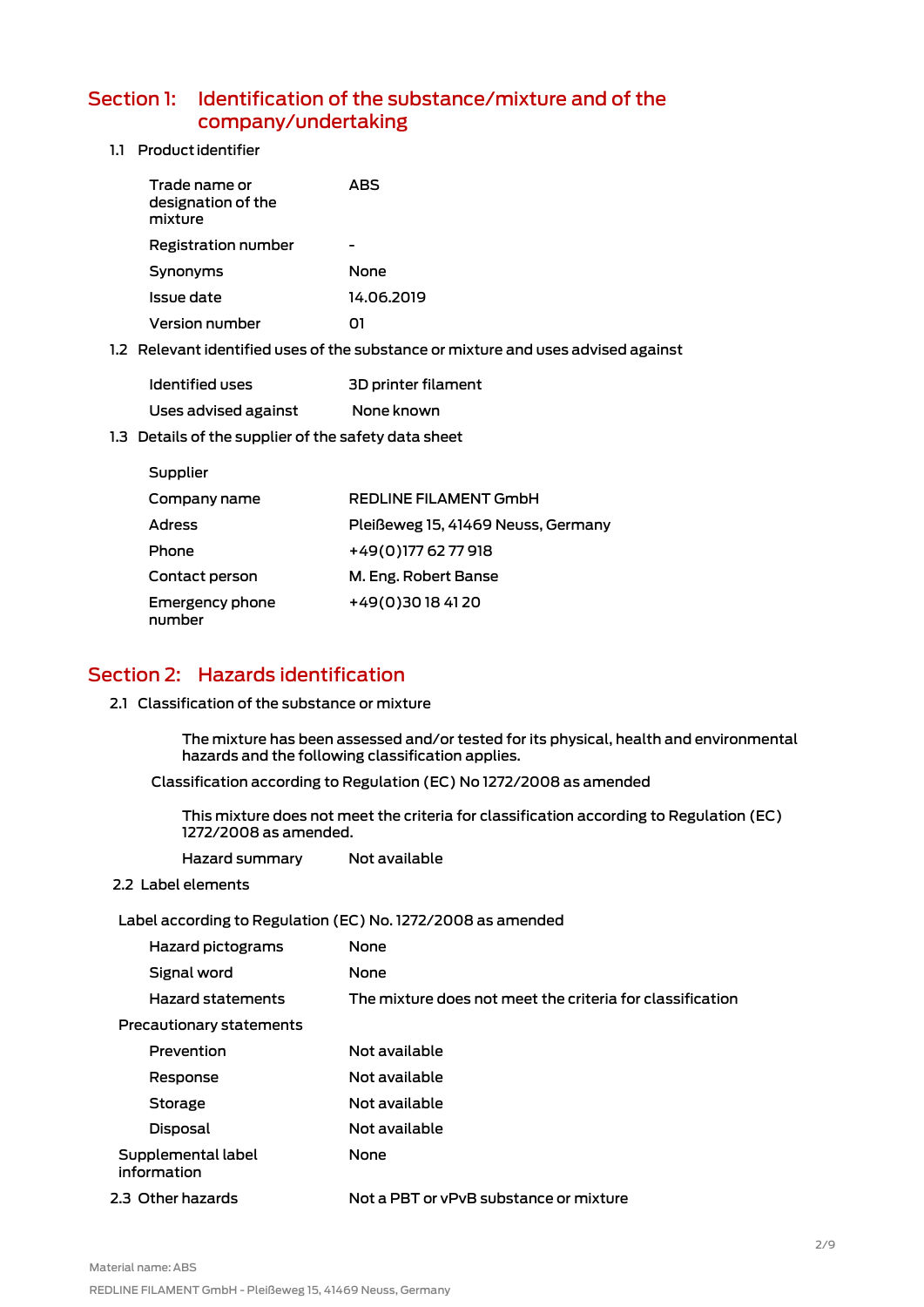# <span id="page-2-0"></span>Section 3: Composition/information on ingredients

#### 3.1 Mixtures

| Chemical name                                      | $\frac{1}{2}$ | $CAS-No. / EC$<br>No. | <b>REACH</b><br>Registration No.                              | Index No. | <b>Notes</b> |
|----------------------------------------------------|---------------|-----------------------|---------------------------------------------------------------|-----------|--------------|
| Acrylonitrile<br><b>Butadiene Styrene</b><br>resin | $90 - 100$    | $9003 - 56 - 9$       | $\overline{\phantom{0}}$                                      | -         |              |
| Classification:                                    | ۰             |                       |                                                               |           |              |
| Other components<br>below reportable<br>levels     | 1 - < 3       |                       |                                                               |           |              |
| Composition comments                               |               |                       | The full text for all H-statements is displayed in section 16 |           |              |

# <span id="page-2-1"></span>Section 4: First aid measures

| General information                                                                     | Ensure that medical personnel are aware of the material(s)<br>involved, and take precautions to protect themselves.                                                                                                                      |
|-----------------------------------------------------------------------------------------|------------------------------------------------------------------------------------------------------------------------------------------------------------------------------------------------------------------------------------------|
| 4.1 Description of first aid measures                                                   |                                                                                                                                                                                                                                          |
| Inhalation                                                                              | Not likely, due to the form of the product. If exposed to excessive<br>levels of dusts or fumes, remove to fresh air and get medical<br>attention if cough or other symptoms develop.                                                    |
| Skin contact                                                                            | If burned by contact with hot material, cool molten material<br>adhering to skin as quickly as possible with water, and see a<br>physician for removal of adhering material and treatment of burn.<br>Do not peel polymer from the skin. |
| Eye contact                                                                             | Not likely, due to the form of the product. If hot product contacts<br>eye, flush with water for at least 15 minutes and seek medical<br>attention immediately.                                                                          |
| Ingestion                                                                               | Not likely, due to the form of the product.                                                                                                                                                                                              |
| 4.2 Most important symptoms<br>and effects, both acute and<br>delayed                   | Exposure may cause temporary irritation, redness, or discomfort.                                                                                                                                                                         |
| 4.3 Indication of any<br>immediate medical<br>attention and special<br>treatment needed | Treat symptomatically.                                                                                                                                                                                                                   |

# <span id="page-2-2"></span>Section 5: Firefighting measures

| General fire hazards                                            | No unusual fire or explosion hazards noted.                            |
|-----------------------------------------------------------------|------------------------------------------------------------------------|
| 5.1 Extinguishing media                                         |                                                                        |
| Suitable extinguishing media                                    | Water fog. Foam. Dry chemical powder. Carbon dioxide (CO2).            |
| Unsuitable extinguishing<br>media                               | Do not use water jet as an extinguisher, as this will spread the fire. |
| 5.2 Special hazards arising<br>from the substance or<br>mixture | During fire, gases hazardous to health may be formed.                  |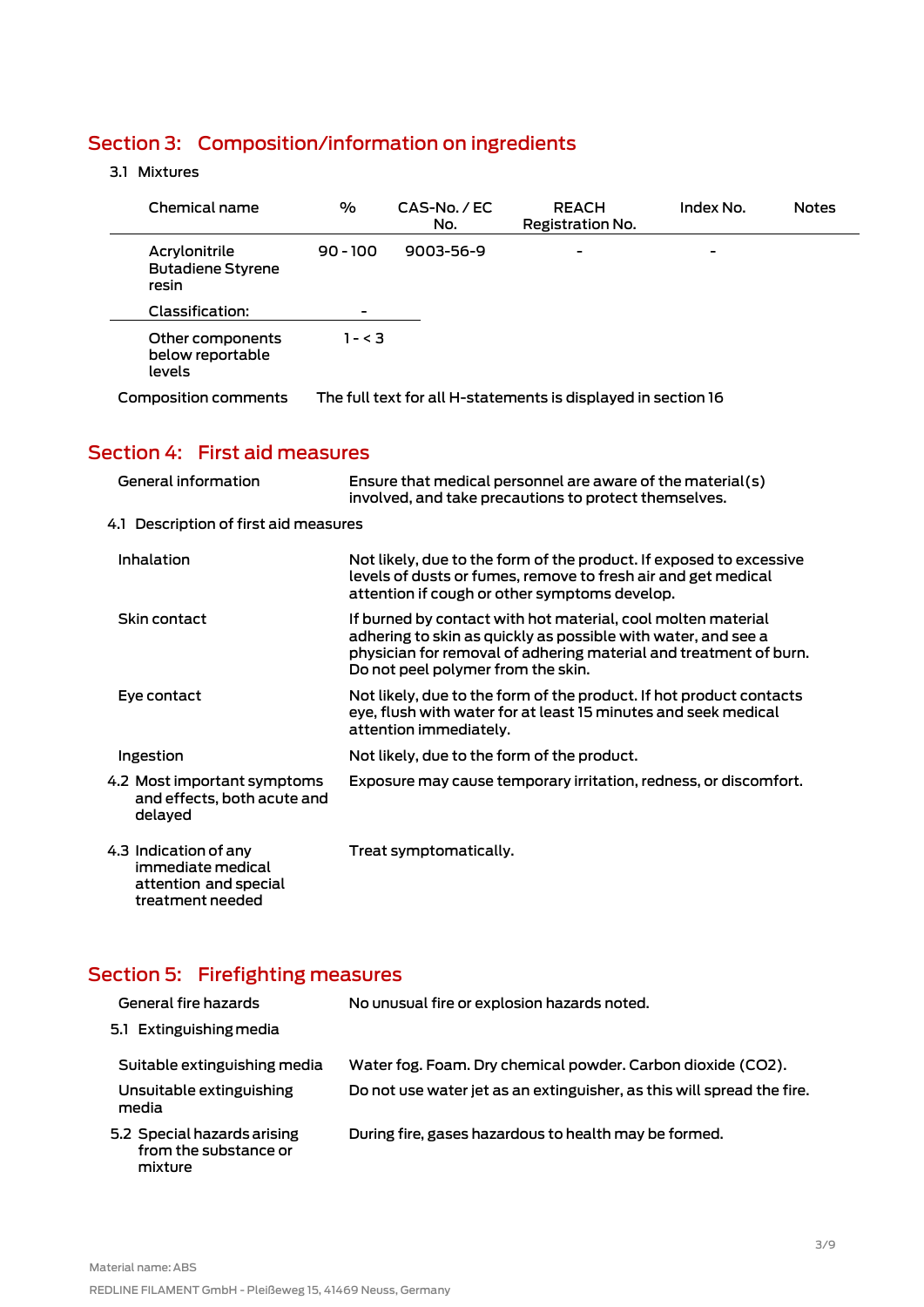5.3 Advice for firefighters

| Special protective equipment<br>for firefighters | Self-contained breathing apparatus and full protective clothing<br>must be worn in case of fire. |
|--------------------------------------------------|--------------------------------------------------------------------------------------------------|
| Special fire fighting<br>procedures              | Move containers from fire area if you can do so without risk.                                    |
| Specific methods                                 | Use standard firefighting procedures and consider the hazards of<br>other involved materials.    |

#### <span id="page-3-0"></span>Section 6: Accidental release measures

6.1 Personal precautions, protective equipment and emergency procedures

| For non-emergency personnel                                    | Keep unnecessary personnel away. For personal protection, see<br>section 8 of the SDS.                                           |
|----------------------------------------------------------------|----------------------------------------------------------------------------------------------------------------------------------|
| For emergency responders                                       | Keep unnecessary personnel away. Use personal protection<br>recommended in Section 8 of the SDS.                                 |
| 6.2 Environmental precautions                                  | Avoid discharge into drains, water courses or onto the ground.                                                                   |
| 6.3 Methods and material for<br>containment and cleaning<br>UD | Sweep up or vacuum up spillage and collect in suitable container for<br>disposal. For waste disposal, see section 13 of the SDS. |
| 6.4 Reference to other<br>sections                             | For personal protection, see section 8 of the SDS. For waste<br>disposal, see section 13 of the SDS.                             |

# <span id="page-3-1"></span>Section 7: Handling and storage

| 7.1 Precautions for safe<br>handling                                   | Observe good industrial hygiene practices.                                                                |
|------------------------------------------------------------------------|-----------------------------------------------------------------------------------------------------------|
| 7.2 Conditions for safe<br>storage, including any<br>incompatibilities | Store in tightly closed container. Store away from incompatible<br>materials (see Section 10 of the SDS). |
| 7.3 Specific end use(s)                                                | Not available.                                                                                            |

#### <span id="page-3-2"></span>Section 8: Exposure controls/personal protection

| 8.1 Control parameters                        |                                                                                                                                                                                                                                                                                                                                                                                                                 |
|-----------------------------------------------|-----------------------------------------------------------------------------------------------------------------------------------------------------------------------------------------------------------------------------------------------------------------------------------------------------------------------------------------------------------------------------------------------------------------|
| Occupational exposure limits                  | No exposure limits noted for ingredient(s).                                                                                                                                                                                                                                                                                                                                                                     |
| Biological limit values                       | No biological exposure limits noted for the ingredient(s).                                                                                                                                                                                                                                                                                                                                                      |
| Recommended monitoring<br>procedures          | Follow standard monitoring procedures.                                                                                                                                                                                                                                                                                                                                                                          |
| Derived no effect levels<br>(DNELs)           | Not available                                                                                                                                                                                                                                                                                                                                                                                                   |
| Predicted no effect<br>concentrations (PNECs) | Not available                                                                                                                                                                                                                                                                                                                                                                                                   |
| 8.2 Exposure controls                         |                                                                                                                                                                                                                                                                                                                                                                                                                 |
| Appropriate engineering<br>controls           | Good general ventilation (typically 10 air changes per hour)<br>should be used. Ventilation rates should be matched to<br>conditions. If applicable, use process enclosures, local exhaust<br>ventilation, or other engineering controls to maintain airborne<br>levels below recommended exposure limits. If exposure limits<br>have not been established, maintain airborne levels to an<br>acceptable level. |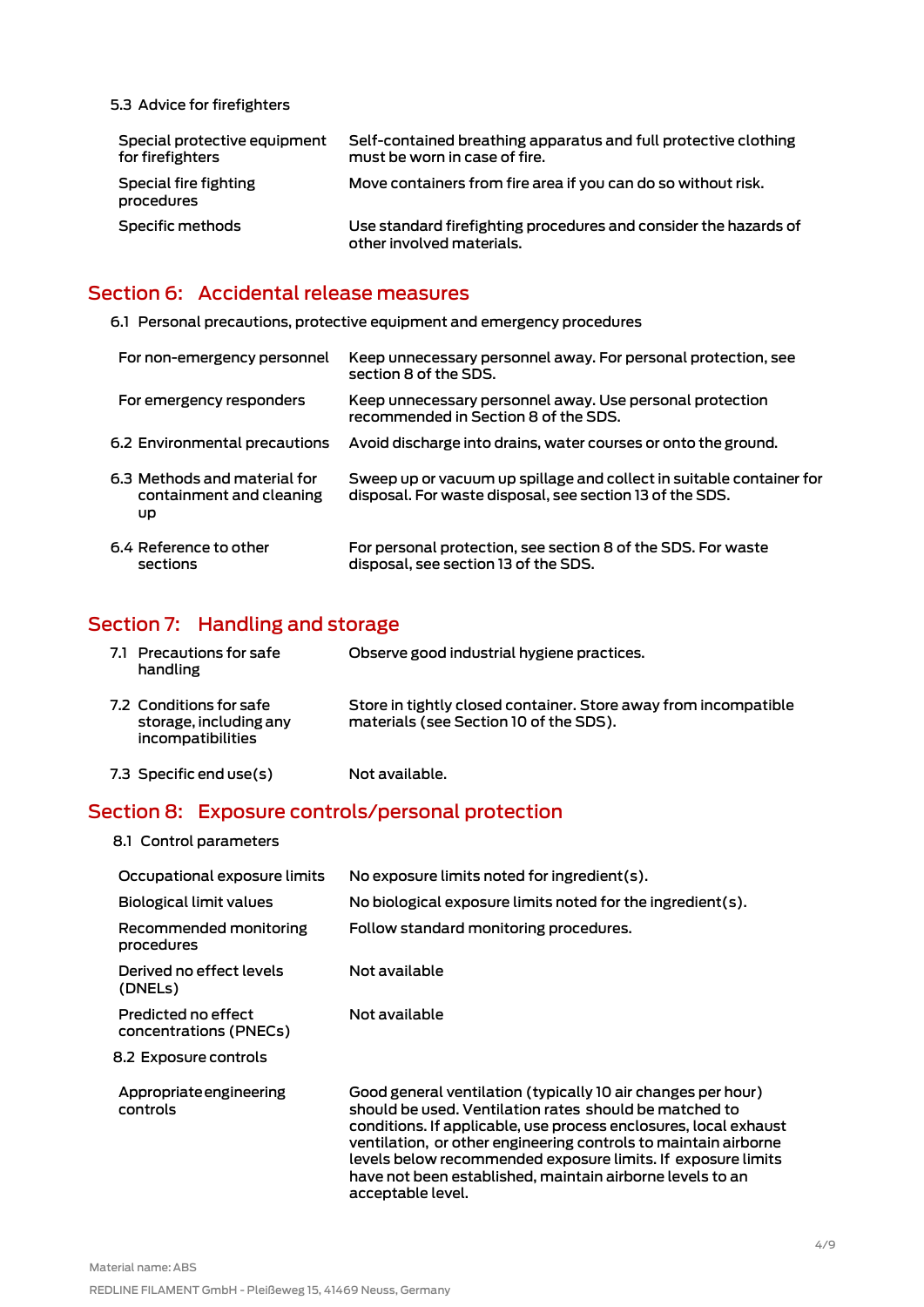|                 | Individual protection measures, such as personal protective equipment |                                                                                                                                                                                                                               |  |
|-----------------|-----------------------------------------------------------------------|-------------------------------------------------------------------------------------------------------------------------------------------------------------------------------------------------------------------------------|--|
|                 | General information                                                   | Personal protection equipment should be chosen according to<br>the CEN standards and in discussion with the supplier of the<br>personal protective equipment.                                                                 |  |
|                 | Eye/face protection                                                   | Wear safety glasses with side shields (or goggles).                                                                                                                                                                           |  |
| Skin protection |                                                                       |                                                                                                                                                                                                                               |  |
|                 | - Hand protection                                                     | Wear appropriate chemical resistant gloves.                                                                                                                                                                                   |  |
|                 | - Other                                                               | Wear suitable protective clothing.                                                                                                                                                                                            |  |
|                 | Respiratory protection                                                | In case of insufficient ventilation, wear suitable respiratory<br>equipment.                                                                                                                                                  |  |
|                 | Thermal hazards                                                       | Wear appropriate thermal protective clothing, when necessary.                                                                                                                                                                 |  |
|                 | Hygiene measures                                                      | Always observe good personal hygiene measures, such as<br>washing after handling the material and before eating,<br>drinking, and/or smoking. Routinely wash work clothing and<br>protective equipment to remove contaminants |  |
|                 | Environmental exposure<br>controls                                    | Environmental manager must be informed of all major<br>releases.                                                                                                                                                              |  |
|                 |                                                                       |                                                                                                                                                                                                                               |  |

# <span id="page-4-0"></span>Section 9: Physical and chemical properties

#### 9.1 Information on basic physical and chemical properties

#### Appearance

| Physical state                               | Solid.                                 |  |  |
|----------------------------------------------|----------------------------------------|--|--|
| Form                                         | filament                               |  |  |
| Colour                                       | Color depends on product specification |  |  |
| Odour                                        | Slight.                                |  |  |
| Odour threshold                              | Not available.                         |  |  |
| рH                                           | Not available.                         |  |  |
| Melting point/freezing point                 | $>$ 100 °C ( $>$ 212 °F)               |  |  |
| Initial boiling point and boiling<br>range   | Not available.                         |  |  |
| Flash point                                  | Not available.                         |  |  |
| <b>Evaporation rate</b>                      | Not available.                         |  |  |
| Flammability (solid, gas)                    | Not available.                         |  |  |
| Upper/lower flammability or explosive limits |                                        |  |  |
| Flammability limit - lower<br>(%)            | Not available.                         |  |  |
|                                              |                                        |  |  |

Flammability limit - upper (%) Not available.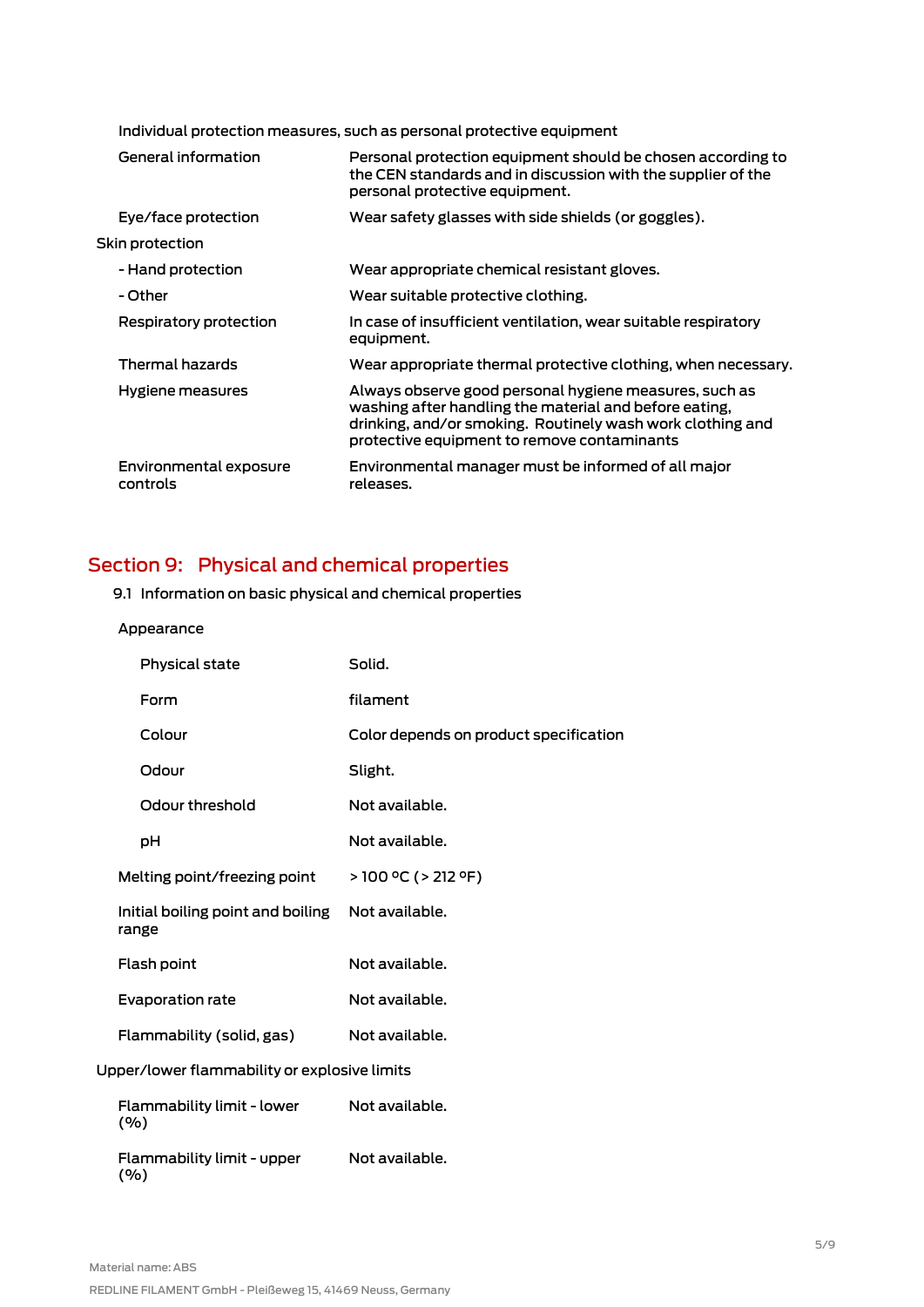| Vapour pressure                             | Not available.           |
|---------------------------------------------|--------------------------|
| Vapour density                              | Not available.           |
| Relative density                            | Not available.           |
| Solubility(ies)                             |                          |
| Solubility (water)                          | Not available.           |
| Partition coefficient (n-<br>octanol/water) | Not available.           |
| Auto-ignition temperature                   | Not available.           |
| <b>Decomposition temperature</b>            | > 300 °C (> 572 °F)      |
| <b>Viscosity</b>                            | Not available.           |
| <b>Explosive properties</b>                 | Not explosive.           |
| Oxidising properties                        | Not oxidising.           |
| 9.2 Other information                       |                          |
| Density                                     | $1.04$ g/cm <sup>3</sup> |

# <span id="page-5-0"></span>Section 10: Stability and reactivity

| 10.1 Reactivity                            | The product is stable and non-reactive under normal conditions of<br>use, storage and transport.                                                                                          |
|--------------------------------------------|-------------------------------------------------------------------------------------------------------------------------------------------------------------------------------------------|
| 10.2 Chemical stability                    | Material is stable under normal conditions.                                                                                                                                               |
| 10.3 Possibility of hazardous<br>reactions | No dangerous reaction known under conditions of normal use.                                                                                                                               |
| 10.4 Conditions to avoid                   | Keep away from heat, hot surfaces, sparks, open flames and other<br>ignition sources. Avoid temperatures exceeding the decomposition<br>temperature. Contact with incompatible materials. |
| 10.5 Incompatible materials                | Strong oxidising agents.                                                                                                                                                                  |
| 10.6 Hazardous decomposition<br>products   | No hazardous decomposition products are known.                                                                                                                                            |

# <span id="page-5-1"></span>Section 11: Toxicological information

| General information                      | Occupational exposure to the substance or mixture may cause<br>adverse effects.                                        |  |
|------------------------------------------|------------------------------------------------------------------------------------------------------------------------|--|
| Information on likely routes of exposure |                                                                                                                        |  |
| Inhalation                               | Based on available data, the classification criteria are not met.                                                      |  |
| Skin contact                             | Based on available data, the classification criteria are not met.                                                      |  |
| Eye contact                              | Based on available data, the classification criteria are not met.                                                      |  |
| Ingestion                                | May cause discomfort if swallowed. However, ingestion is not likely<br>to be a primary route of occupational exposure. |  |
| Symptoms                                 | Exposure may cause temporary irritation, redness, or discomfort.                                                       |  |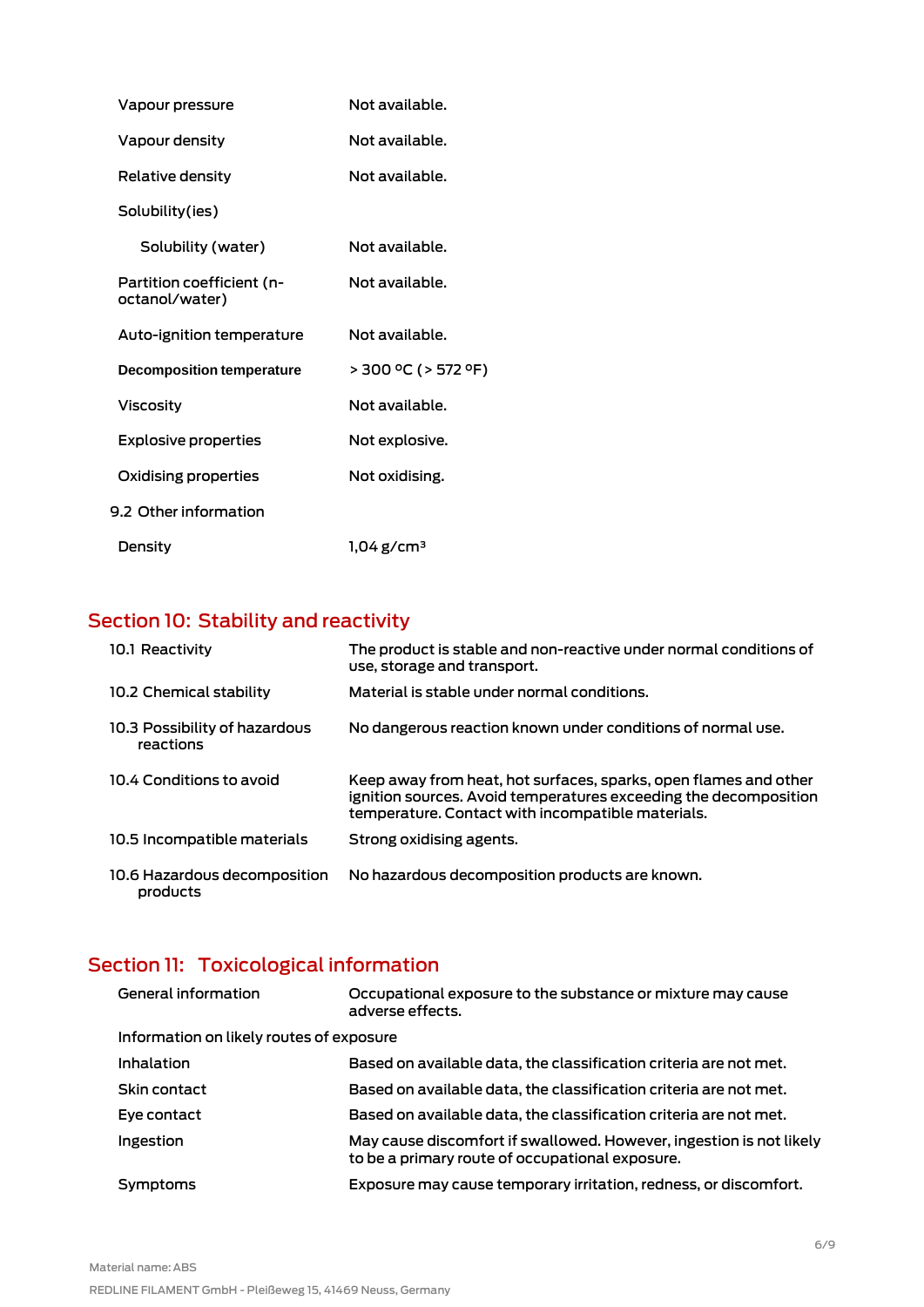#### 11.1 Information on toxicological effects

| Acute toxicity                                                                                                                                      | Not known.                                                        |  |
|-----------------------------------------------------------------------------------------------------------------------------------------------------|-------------------------------------------------------------------|--|
| Skin corrosion/irritation                                                                                                                           | Based on available data, the classification criteria are not met. |  |
| Serious eye damage/eye<br>irritation                                                                                                                | Based on available data, the classification criteria are not met. |  |
| Respiratory sensitisation                                                                                                                           | Based on available data, the classification criteria are not met. |  |
| Skin sensitisation                                                                                                                                  | Based on available data, the classification criteria are not met. |  |
| Germ cell mutagenicity                                                                                                                              | Based on available data, the classification criteria are not met. |  |
| Carcinogenicity                                                                                                                                     | Based on available data, the classification criteria are not met. |  |
| Hungary. 26/2000 EüM Ordinance on protection against and preventing<br>Not listed.<br>risk relating to exposure to carcinogens at work (as amended) |                                                                   |  |
| Reproductive toxicity                                                                                                                               | Based on available data, the classification criteria are not met. |  |

| nebiogoch ve toxicity                                 | Pasca on available agla, the classification chilenia are not met. |
|-------------------------------------------------------|-------------------------------------------------------------------|
| Specific target organ toxicity -<br>single exposure   | Based on available data, the classification criteria are not met. |
| Specific target organ toxicity -<br>repeated exposure | Based on available data, the classification criteria are not met. |
| <b>Aspiration hazard</b>                              | Based on available data, the classification criteria are not met. |
| Mixture versus substance<br>information               | No information available.                                         |
| Other information                                     | This product has no known adverse effect on human health.         |

# <span id="page-6-0"></span>Section 12: Ecological information

| 12.1 Toxicity                                                      | The product is not classified as environmentally hazardous.<br>However, this does not exclude the possibility that large or frequent<br>spills can have a harmful or damaging effect on the environment. |
|--------------------------------------------------------------------|----------------------------------------------------------------------------------------------------------------------------------------------------------------------------------------------------------|
| 12.2 Persistence and<br>degradability                              | No data is available on the degradability of any ingredients in the<br>mixture.                                                                                                                          |
| 12.3 Bioaccumulative potential<br>Bioconcentration factor<br>(BCF) | Not available.                                                                                                                                                                                           |
| 12.4 Mobility in soil                                              | No data available.                                                                                                                                                                                       |
| 12.5 Results of PBT and vPvB<br>assessment                         | Not a PBT or yPyB substance or mixture.                                                                                                                                                                  |
| 12.6 Other adverse effects                                         | No other adverse environmental effects (e.g. ozone depletion,<br>photochemical ozone creation potential, endocrine disruption,<br>global warming potential) are expected from this component.            |

# <span id="page-6-1"></span>Section 13: Disposal considerations

| 13.1 Waste treatment methods |                                                                                                                   |
|------------------------------|-------------------------------------------------------------------------------------------------------------------|
| Residual waste               | Dispose of in accordance with local regulations.                                                                  |
| Contaminated packaging       | Empty containers should be taken to an approved waste handling<br>site for recycling or disposal.                 |
| EU waste code                | The Waste code should be assigned in discussion between the user,<br>the producer and the waste disposal company. |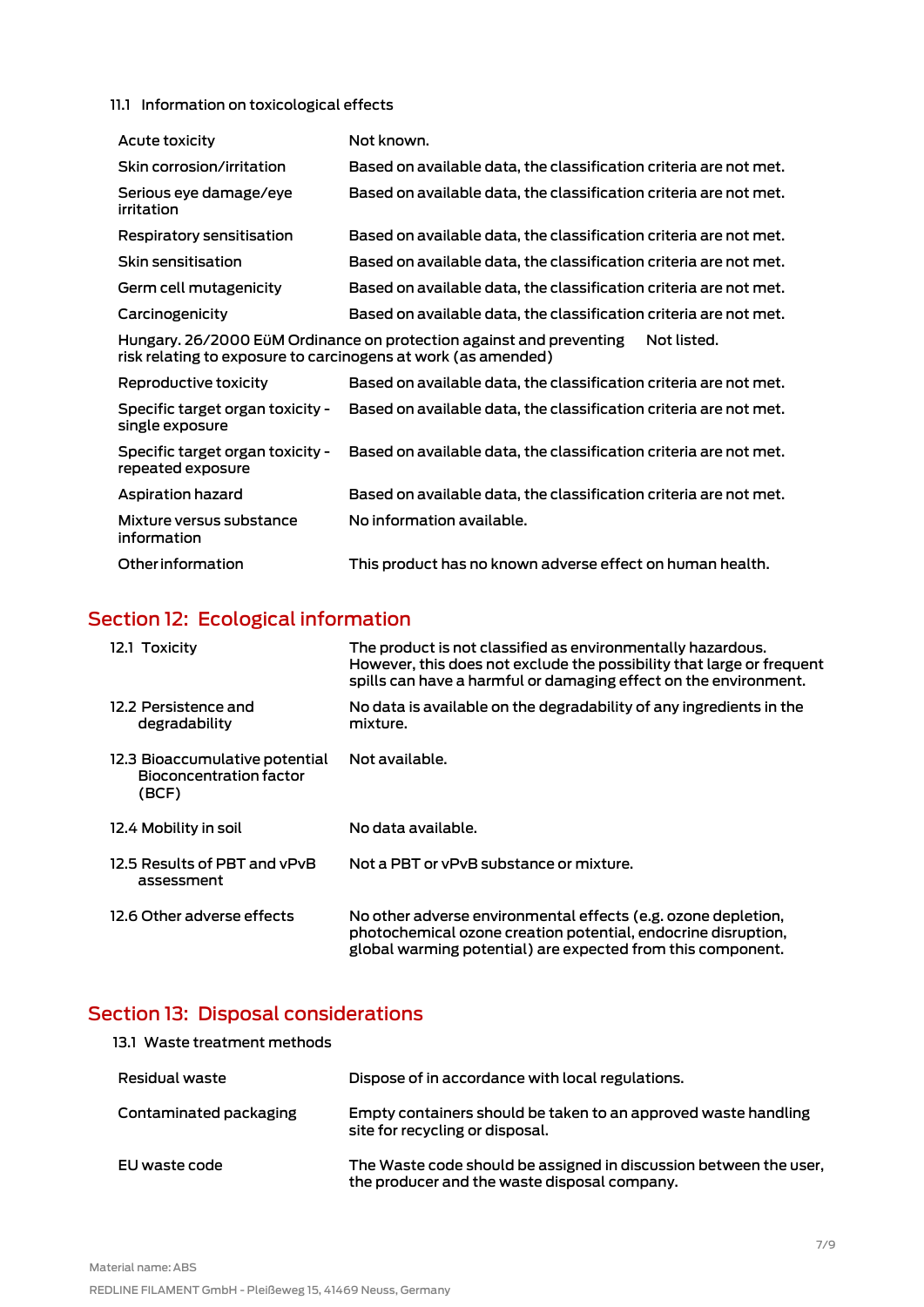| Disposal            | Collect and reclaim or dispose in sealed containers at licensed |
|---------------------|-----------------------------------------------------------------|
| methods/information | waste disposal site.                                            |
| Special precautions | Dispose in accordance with all applicable regulations.          |

# <span id="page-7-0"></span>Section 14: Transport information

| <b>ADR</b>                                                                          | 14.1. - 14.6.: Not regulated as dangerous goods. |
|-------------------------------------------------------------------------------------|--------------------------------------------------|
| <b>RID</b>                                                                          | 14.1. - 14.6.: Not regulated as dangerous goods. |
| <b>ADN</b>                                                                          | 14.1. - 14.6.: Not regulated as dangerous goods. |
| IATA                                                                                | 14.1. - 14.6.: Not regulated as dangerous goods. |
| <b>IMDG</b>                                                                         | 14.1. - 14.6.: Not regulated as dangerous goods. |
| 14.1 Transport in bulk according<br>to Annex II of MARPOL<br>73/78 and the IBC Code | Not applicable.                                  |

# <span id="page-7-1"></span>Section 15: Regulatory information

15.1 Safety, health and environmental regulations/legislation specific for the substance or mixture

| <b>EU</b> regulations                                                                                                                     |             |  |
|-------------------------------------------------------------------------------------------------------------------------------------------|-------------|--|
| Regulation (EC) No. 1005/2009 on substances that deplete the ozone layer,<br>Annex I and II, as amended                                   | Not listed. |  |
| Regulation (EC) No. 850/2004 On persistent organic pollutants, Annex I as<br>amended                                                      | Not listed. |  |
| Regulation (EU) No. 649/2012 concerning the export and import of dangerous<br>chemicals, Annex I, Part 1 as amended                       | Not listed. |  |
| Regulation (EU) No. 649/2012 concerning the export and import of dangerous<br>chemicals, Annex I, Part 2 as amended                       | Not listed. |  |
| Regulation (EU) No. 649/2012 concerning the export and import of dangerous<br>chemicals, Annex I, Part 3 as amended                       | Not listed. |  |
| Regulation (EU) No. 649/2012 concerning the export and import of dangerous<br>chemicals, Annex V as amended                               | Not listed. |  |
| Regulation (EC) No. 166/2006 Annex II Pollutant Release and Transfer<br>Registry, as amended                                              | Not listed. |  |
| Regulation (EC) No. 1907/2006, REACH Article 59(10) Candidate List as<br>currently published by ECHA                                      | Not listed. |  |
| Authorisations                                                                                                                            |             |  |
| Regulation (EC) No. 1907/2006, REACH Annex XIV Substances subject to<br>authorization, as amended                                         | Not listed. |  |
| Restrictions on use                                                                                                                       |             |  |
| Regulation (EC) No. 1907/2006, REACH Annex XVII Substances subject to<br>restriction on marketing and use as amended                      | Not listed. |  |
| Directive 2004/37/EC: on the protection of workers from the risks related to<br>exposure to carcinogens and mutagens at work, as amended. | Not listed. |  |
| Other EU regulations                                                                                                                      |             |  |
| Directive 2012/18/EU on major accident hazards involving dangerous<br>substances, as amended                                              | Not listed. |  |